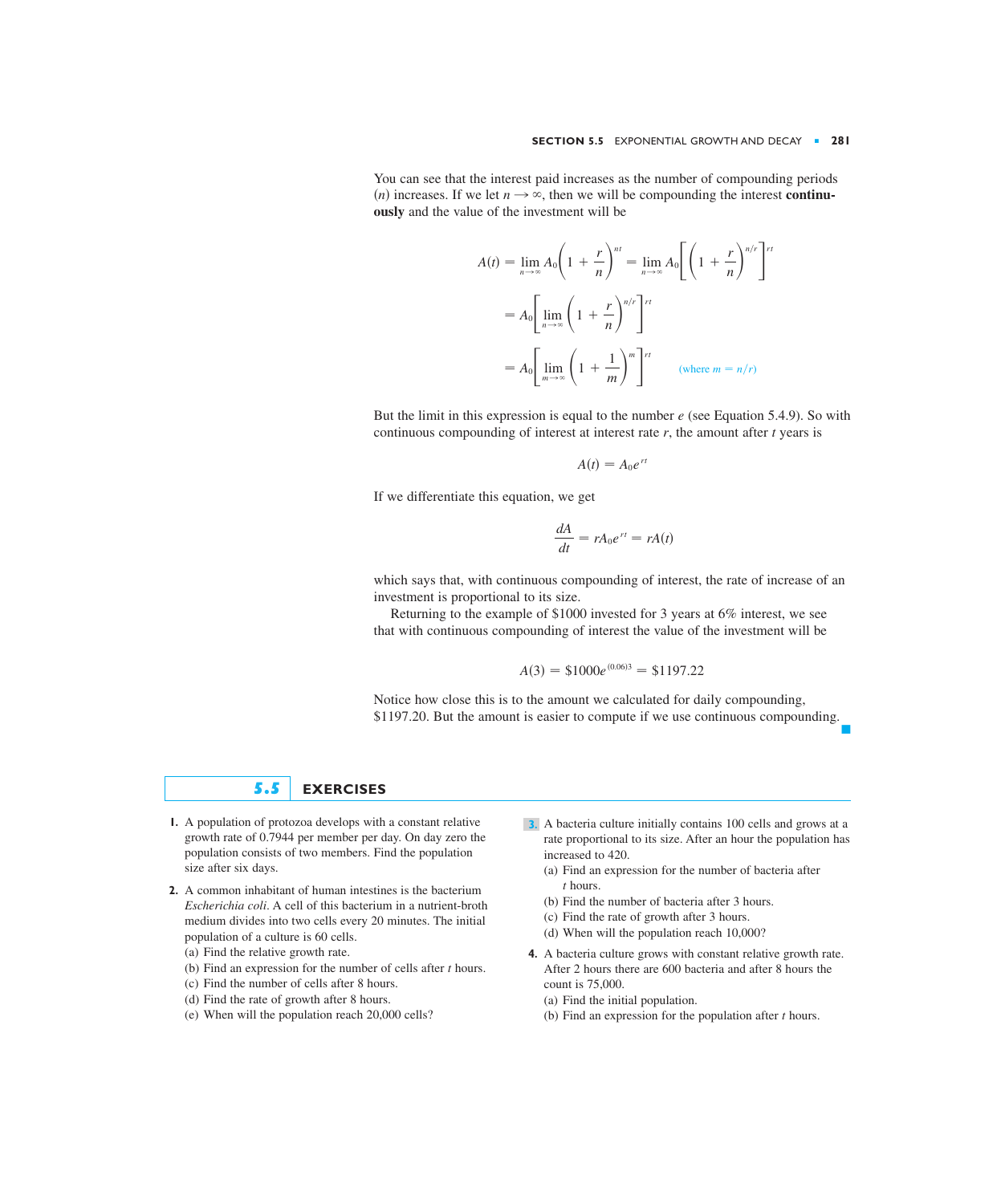- (c) Find the number of cells after 5 hours.
- (d) Find the rate of growth after 5 hours.
- (e) When will the population reach 200,000?
- **5.** The table gives estimates of the world population, in millions, from 1750 to 2000:

| Year | Population | Year | Population |
|------|------------|------|------------|
| 1750 | 790        | 1900 | 1650       |
| 1800 | 980        | 1950 | 2560       |
| 1850 | 1260       | 2000 | 6080       |

- (a) Use the exponential model and the population figures for 1750 and 1800 to predict the world population in 1900 and 1950. Compare with the actual figures.
- (b) Use the exponential model and the population figures for 1850 and 1900 to predict the world population in 1950. Compare with the actual population.
- (c) Use the exponential model and the population figures for 1900 and 1950 to predict the world population in 2000. Compare with the actual population and try to explain the discrepancy.
- **6.** The table gives the population of the United States, from census figures in millions, for the years 1900–2000.

| Year | Population | Year | Population |
|------|------------|------|------------|
| 1900 | 76         | 1960 | 179        |
| 1910 | 92         | 1970 | 203        |
| 1920 | 106        | 1980 | 227        |
| 1930 | 123        | 1990 | 250        |
| 1940 | 131        | 2000 | 275        |
| 1950 | 150        |      |            |
|      |            |      |            |

- (a) Use the exponential model and the census figures for 1900 and 1910 to predict the population in 2000. Compare with the actual figure and try to explain the discrepancy.
- (b) Use the exponential model and the census figures for 1980 and 1990 to predict the population in 2000. Compare with the actual population. Then use this model to predict the population in the years 2010 and 2020.
- $\overrightarrow{f}$  (c) Graph both of the exponential functions in parts (a) and (b) together with a plot of the actual population. Are these models reasonable ones?
	- **7.** Experiments show that if the chemical reaction

$$
N_2O_5 \rightarrow 2NO_2 + \frac{1}{2}O_2
$$

takes place at  $45^{\circ}$ C, the rate of reaction of dinitrogen pentoxide is proportional to its concentration as follows:

$$
-\frac{d[N_2O_5]}{dt} = 0.0005[N_2O_5]
$$

(a) Find an expression for the concentration  $[N_2O_5]$  after  $t$  seconds if the initial concentration is  $C$ .

- (b) How long will the reaction take to reduce the concentration of  $N_2O_5$  to 90% of its original value?
- **8.** Bismuth-210 has a half-life of 5.0 days.
	- (a) A sample originally has a mass of 800 mg. Find a formula for the mass remaining after  $t$  days.
	- (b) Find the mass remaining after 30 days.
	- (c) When is the mass reduced to 1 mg?
	- (d) Sketch the graph of the mass function.
- The half-life of cesium-137 is 30 years. Suppose we have a **9.** 100-mg sample.
	- (a) Find the mass that remains after  $t$  years.
	- (b) How much of the sample remains after 100 years?
	- (c) After how long will only 1 mg remain?
- **10.** A sample of tritium-3 decayed to 94.5% of its original amount after a year.
	- (a) What is the half-life of tritium-3?
	- (b) How long would it take the sample to decay to 20% of its original amount?
- **11.** Scientists can determine the age of ancient objects by a method called *radiocarbon dating*. The bombardment of the upper atmosphere by cosmic rays converts nitrogen to a radioactive isotope of carbon,  $^{14}$ C, with a half-life of about 5730 years. Vegetation absorbs carbon dioxide through the atmosphere and animal life assimilates  ${}^{14}C$  through food chains. When a plant or animal dies, it stops replacing its carbon and the amount of  $^{14}$ C begins to decrease through radioactive decay. Therefore, the level of radioactivity must also decay exponentially. A parchment fragment was discovered that had about 74% as much  $^{14}$ C radioactivity as does plant material on Earth today. Estimate the age of the parchment.
- **12.** A curve passes through the point  $(0, 5)$  and has the property that the slope of the curve at every point  $P$  is twice the *y*-coordinate of *P*. What is the equation of the curve?
- A roast turkey is taken from an oven when its temperature **13.** has reached 185°F and is placed on a table in a room where the temperature is  $75^{\circ}$ F.
	- (a) If the temperature of the turkey is  $150^{\circ}$ F after half an hour, what is the temperature after 45 minutes?
	- (b) When will the turkey have cooled to  $100^{\circ}$ F?
- **14.** A thermometer is taken from a room where the temperature is 20 $^{\circ}$ C to the outdoors, where the temperature is 5 $^{\circ}$ C. After one minute the thermometer reads  $12^{\circ}$ C.
	- (a) What will the reading on the thermometer be after one more minute?
	- (b) When will the thermometer read  $6^{\circ}$ C?
- **15.** When a cold drink is taken from a refrigerator, its temperature is  $5^{\circ}$ C. After 25 minutes in a 20 $^{\circ}$ C room its temperature has increased to 10°C.
	- (a) What is the temperature of the drink after 50 minutes?
	- (b) When will its temperature be  $15^{\circ}$ C?